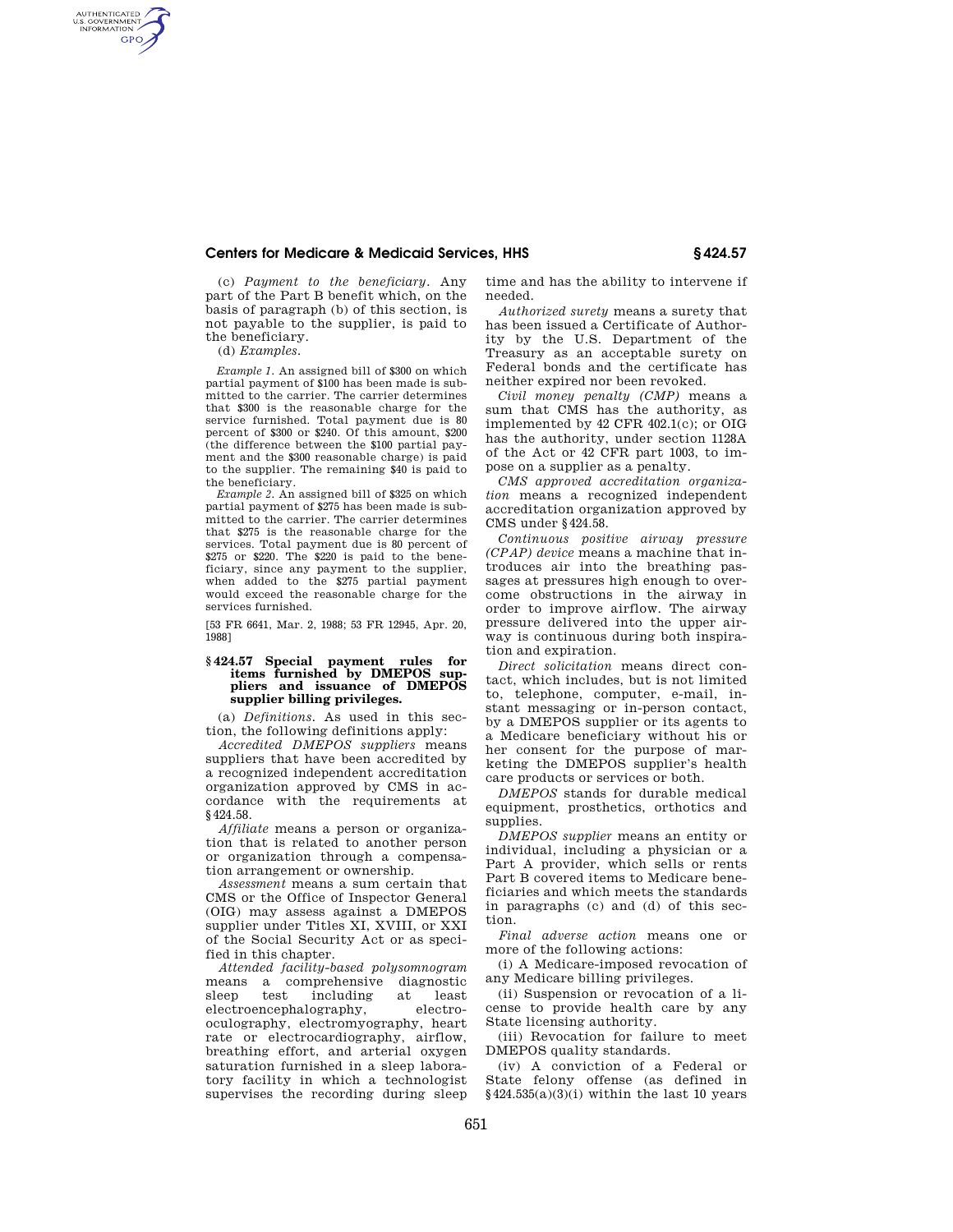**§ 424.57 42 CFR Ch. IV (10–1–11 Edition)** 

preceding enrollment, revalidation, or re-enrollment.

(v) An exclusion or debarment from participation in a Federal or State health care program.

*Government-operated supplier* is a DMEPOS supplier owned or operated by a Federal, State, or Tribal entity.

*Independent accreditation organization*  means an accreditation organization that accredits a supplier of DMEPOS and other items and services for a specific DMEPOS product category or a full line of DMEPOS product categories.

*Medicare covered items* means medical equipment and supplies as defined in section  $1834(j)(5)$  of the Act.

*National Supplier Clearinghouse (NSC)*  is the contractor that is responsible for the enrollment and re-enrollment process for DMEPOS suppliers.

*Penal sum* is the maximum obligation of the surety if a loss occurs.

*Rider* means a notice issued by a surety that a change in the bond has occurred or will occur.

*Sleep test* means an attended or unattended diagnostic test for a sleep disorder whether performed in or out of a sleep laboratory. The 'provider of the sleep test' is the individual or entity that directly or indirectly administers and/or interprets the sleep test and/or furnishes the sleep test device used to administer the sleep test.

*Sufficient evidence* means documents CMS may supply to the surety in order to establish that a DMEPOS supplier had received Medicare funds in excess of the amount due and payable under the statute and regulations, the amount of a CMP, or the amount of some other assessment against the DMEPOS supplier.

*Surety bond* means a bond issued by one or more sureties under 31 U.S.C. 9304 through 9308 and 31 CFR parts 223, 224, and 225.

*Unpaid claim* means an overpayment made by the Medicare program to the DMEPOS supplier for which the DMEPOS supplier is responsible, plus accrued interest that is effective 90 days after the date of the notice sent to the DMEPOS supplier of the overpayment. If a written agreement for payment, acceptable to CMS, is made, an *unpaid claim* also means a Medicare

overpayment for which the DMEPOS supplier is responsible, plus accrued interest after the DME supplier's default on the arrangement.

(b) *General rule.* A DMEPOS supplier must meet the following conditions in order to be eligible to receive payment for a Medicare-covered item:

(1) The supplier has submitted a completed application to CMS to furnish Medicare-covered items including required enrollment forms. (The supplier must enroll separate physical locations it uses to furnish Medicare-covered DMEPOS, with the exception of locations that it uses solely as warehouses or repair facilities.)

(2) The item was furnished on or after the date CMS issued to the supplier a DMEPOS supplier number conveying billing privileges. (CMS issues only one supplier number for each location.) This requirement does not apply to items furnished incident to a physician's service.

(3) CMS has not revoked or excluded the DMEPOS supplier's privileges during the period which the item was furnished has not been revoked or excluded.

(4) A supplier that furnishes a drug used as a Medicare-covered supply with durable medical equipment or prosthetic devices must be licensed by the State to dispense drugs (A supplier of drugs must bill and receive payment for the drug in its own name. A physician, who is enrolled as a DMEPOS supplier, may dispense, and bill for, drugs under this standard if authorized by the State as part of the physician's license.)

(5) The supplier has furnished to CMS all information or documentation required to process the claim.

(c) *Application certification standards.*  The supplier must meet and must certify in its application for billing privileges that it meets and will continue to meet the following standards:

(1) Operates its business and furnishes Medicare-covered items in compliance with the following applicable laws:

(i) Federal regulatory requirements that specify requirements for the provision of DMEPOS and ensure accessibility for the disabled.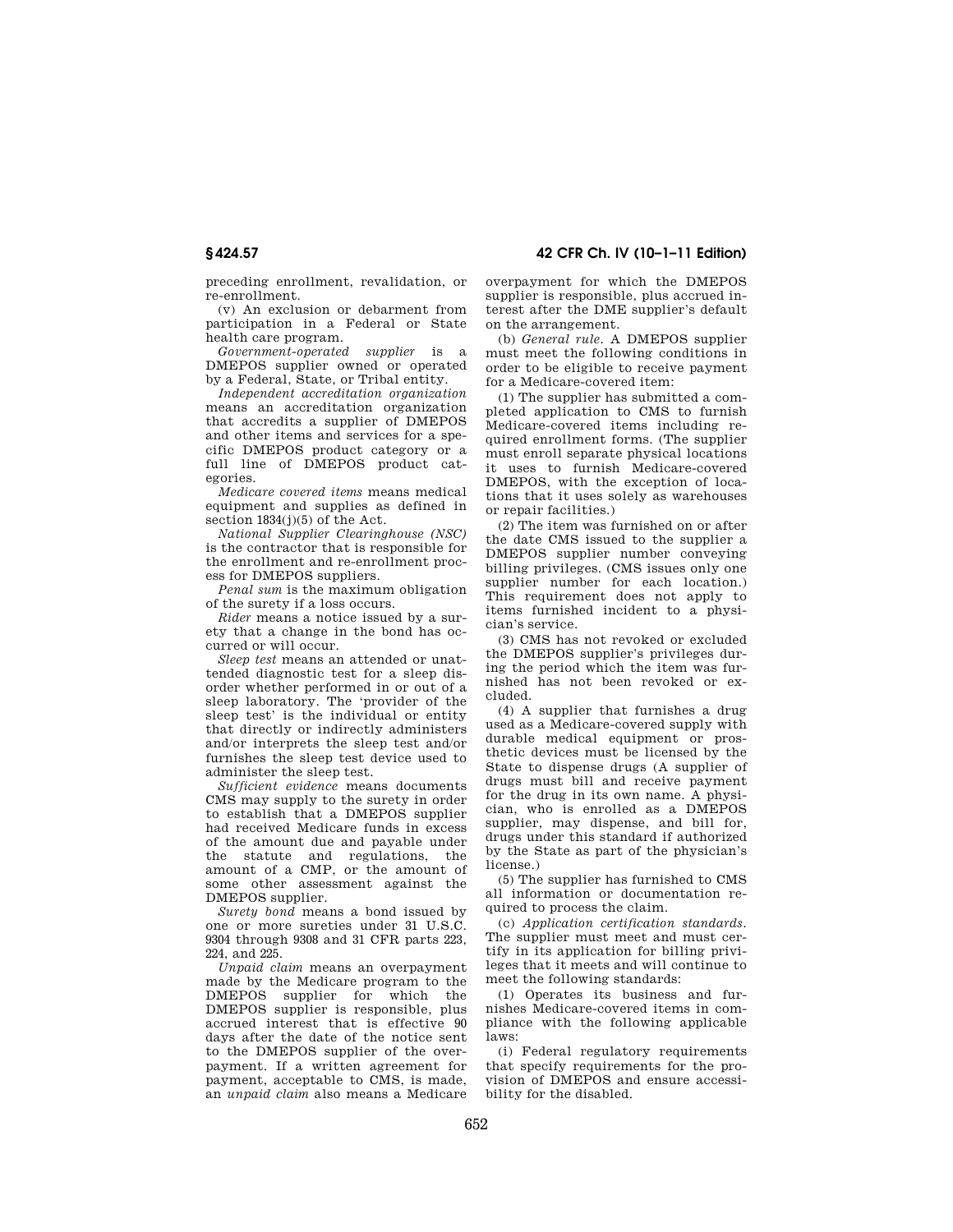## **Centers for Medicare & Medicaid Services, HHS § 424.57**

(ii) State licensure and regulatory requirements. If a State requires licensure to furnish certain items or services, a DMEPOS supplier—

(A) Must be licensed to provide the item or service;

(B) Must employ the licensed professional on a full-time or part-time basis, except for DMEPOS suppliers who are—

(*1*) Awarded competitive bid contracts using subcontractors to meet this standard; or

(*2*) Allowed by the State to contract licensed services as described in para $graph (c)(1)(ii)(C)$  of this section.

(C) Must not contract with an individual or other entity to provide the licensed services, unless allowed by the State where the licensed services are being performed; and

(iii) Local zoning requirements.

(2) Has not made, or caused to be made, any false statement or misrepresentation of a material fact on its application for billing privileges. (The supplier must provide complete and accurate information in response to questions on its application for billing privileges. The supplier must report to CMS any changes in information supplied on the application within 30 days of the change.);

(3) Must have the application for billing privileges signed by an individual whose signature binds a supplier;

(4) Fills orders, frabicates, or fits items from its own inventory or by contracting with other companies for the purchase of items necessary to fill the order. If it does, it must provide, upon request, copies of contracts or other documentation showing compliance with this standard. A supplier may not contract with any entity that is currently excluded from the Medicare program, any State health care programs, or from any other Federal Government Executive Branch procurement or nonprocurement program or activity;

(5) Advises beneficiaries that they may either rent or purchase inexpensive or routinely purchased durable medical equipment, and of the purchase option for capped rental durable medical equipment, as defined in §414.220(a) of this subchapter. (The supplier must provide, upon request, documentation that it has provided beneficiaries with this information, in the form of copies of letters, logs, or signed notices.);

(6) Honors all warranties expressed and implied under applicable State law. A supplier must not charge the beneficiary or the Medicare program for the repair or replacement of Medicare covered items or for services covered under warranty. This standard applies to all purchased and rented items, including canned rental items, as described in §414.229 of this subchapter. The supplier must provide, upon request, documentation that it has provided beneficiaries with information about Medicare covered items covered under warranty, in the form of copies of letters, logs, or signed notices;

(7) Maintains a physical facility on an appropriate site. An appropriate site must meet all of the following:

(i) Must meet the following criteria:<br>(A) Except for State-license

(A) Except for State-licensed orthotic and prosthetic personnel providing custom fabricated orthotics or prosthetics in private practice, maintains a practice location that is at least 200 square feet beginning—

(*1*) September 27, 2010 for a prospective DMEPOS supplier;

(*2*) The first day after termination of an expiring lease for an existing DMEPOS supplier with a lease that expires on or after September 27, 2010 and before September 27, 2013; or

(*3*) September 27, 2013, for an existing DMEPOS supplier with a lease that expires on or after September 27, 2013.

(B) Is in a location that is accessible to the public, Medicare beneficiaries, CMS, NSC, and its agents. (The location must not be in a gated community or other area where access is restricted.)

(C) Is accessible and staffed during posted hours of operation.

(D) Maintains a permanent visible sign in plain view and posts hours of operation. If the supplier's place of business is located within a building complex, the sign must be visible at the main entrance of the building or the hours can be posted at the entrance of the supplier.

(E) Except for business records that are stored in centralized location as described in paragraph  $(c)(7)(ii)$  of this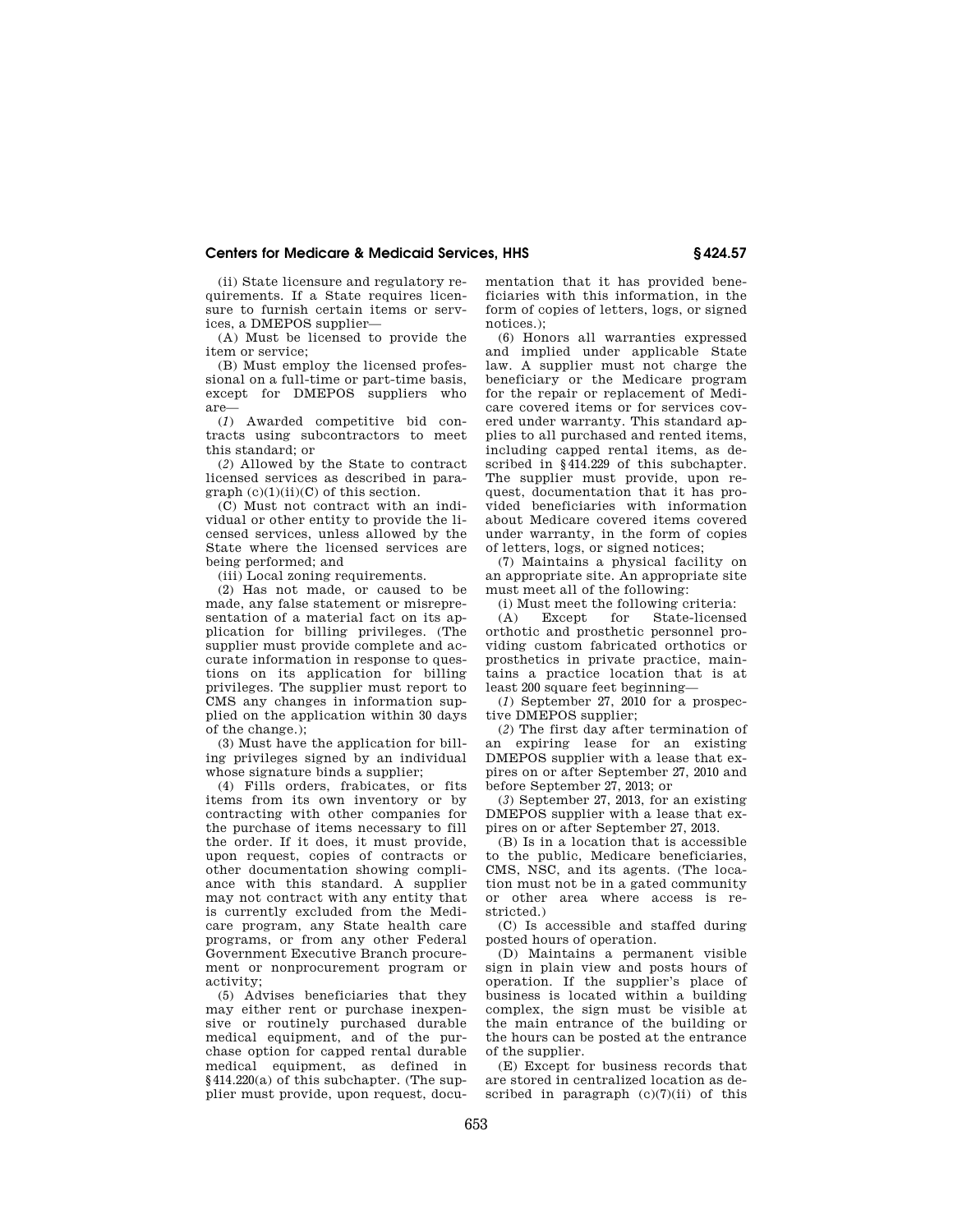section, is in a location that contains space for storing business records (including the supplier's delivery, maintenance, and beneficiary communication records).

(F) Is in a location that contains space for retaining the necessary ordering and referring documentation specified in §424.516(f).

(ii) May be the centralized location for all of the business records and the ordering and referring documentation of a multisite supplier.

(iii) May be a ''closed door'' business, such as a pharmacy or supplier providing services only to beneficiaries residing in a nursing home, that complies with all applicable Federal, State, and local laws and regulations. ''Closed door'' businesses must comply with all the requirements in this paragraph.

(8) Permits CMS, the NSC, or agents of CMS or the NSC to conduct on-site inspections to ascertain supplier compliance with the requirements of this section.

(9) Maintains a primary business telephone that is operating at the appropriate site listed under the name of the business locally or toll-free for beneficiaries.

(i) Cellular phones, beepers, or pagers must not be used as the primary business telephone.

(ii) Calls must not be exclusively forwarded from the primary business telephone listed under the name of the business to a cellular phone, beeper, or pager.

(iii) Answering machines, answering services, facsimile machines or combination of these options must not be used exclusively as the primary business telephone during posted operating hours.

(10) Has a comprehensive liability insurance policy in the amount of at least \$300,000 that covers both the supplier's place of business and all customers and employees of the supplier. In the case of a supplier that manufactures its own items, this insurance must also cover product liability and completed operations. Failure to maintain required insurance at all times will result in revocation of the supplier's billing privileges retroactive to the date the insurance lapsed;

**§ 424.57 42 CFR Ch. IV (10–1–11 Edition)** 

(11) Agree not to make a direct solicitation (as defined in  $§424.57(a)$ ) of a Medicare beneficiary unless one or more of the following applies:

(i) The individual has given written permission to the supplier or the ordering physician or non-physician practitioner to contact them concerning the furnishing of a Medicare-covered item that is to be rented or purchased.

(ii) The supplier has furnished a Medicare-covered item to the individual and the supplier is contacting the individual to coordinate the delivery of the item.

(iii) If the contact concerns the furnishing of a Medicare-covered item other than a covered item already furnished to the individual, the supplier has furnished at least one covered item to the individual during the 15-month period preceding the date on which the supplier makes such contact.

(12) Must be responsible for the delivery of Medicare covered items to beneficiaries and maintain proof of delivery. (The supplier must document that it or another qualified party has at an appropriate time, provided beneficiaries with necessary information and instructions on how to use Medicare-covered items safely and effectively);

(13) Must answer questions and respond to complaints a beneficiary has about the Medicare-covered item that was sold or rented. A supplier must refer beneficiaries with Medicare questions to the appropriate carrier. A supplier must maintain documentation of contacts with beneficiaries regarding complaints or questions;

(14) Must maintain and replace at no charge or repair directly, or through a service contract with another company, Medicare-covered items it has rented to beneficiaries. The item must function as required and intended after being repaired or replaced;

(15) Must accept returns from beneficiaries of substandard (less than full quality for the particular item or unsuitable items, inappropriate for the beneficiary at the time it was fitted and rented or sold);

(16) Must disclose these supplier standards to each beneficiary to whom it supplies a Medicare-covered item;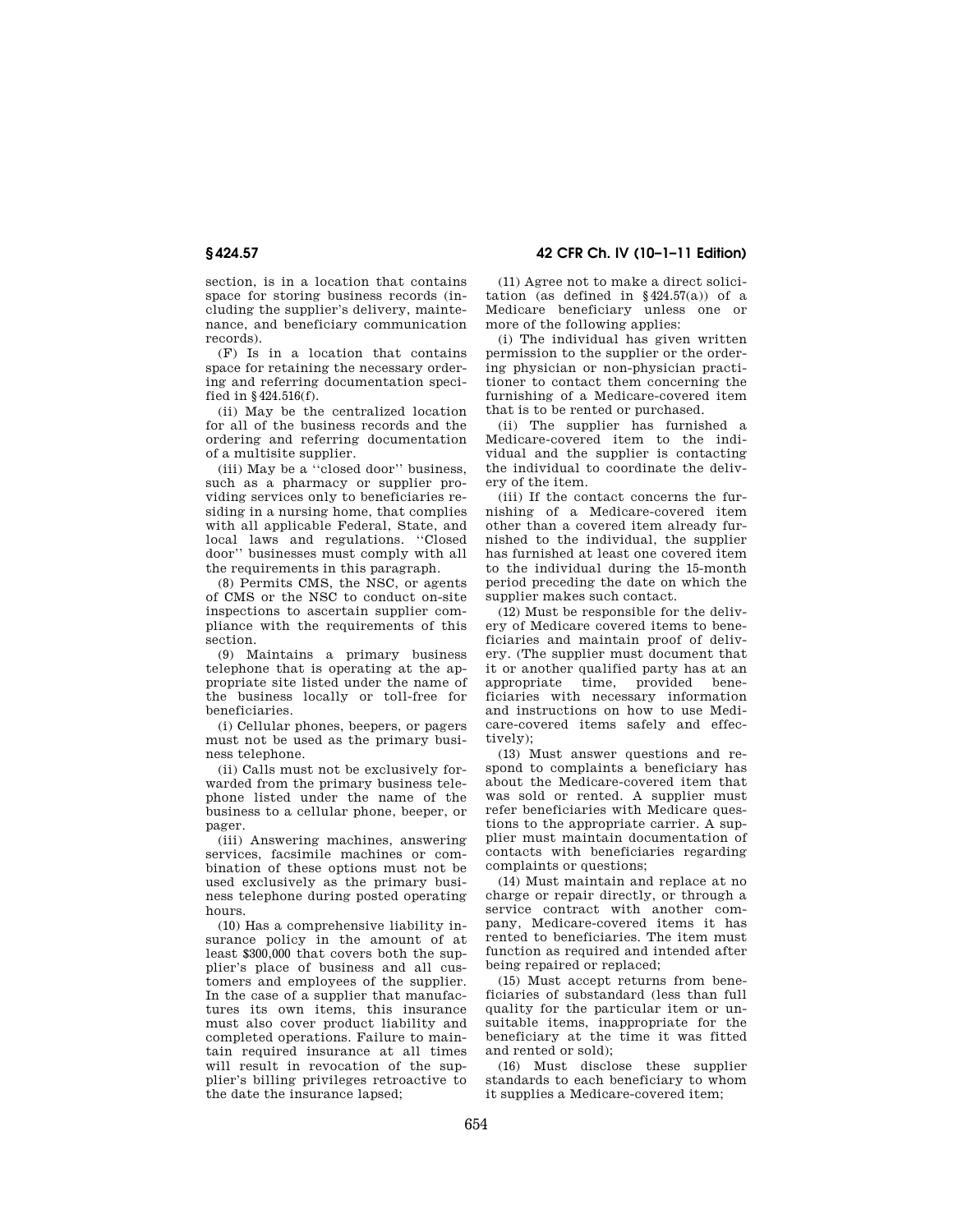# **Centers for Medicare & Medicaid Services, HHS § 424.57**

(17) Must comply with the disclosure provisions in §420.206 of this subchapter;

(18) Must not convey or reassign a supplier number;

(19) Must have a complaint resolution protocol to address beneficiary complaints that relate to supplier standards in paragraph (c) of this section and keep written complaints, related correspondence and any notes of actions taken in response to written and oral complaints. Failure to maintain such information may be considered evidence that supplier standards have not been met. (This information must be kept at its physical facility and made available to CMS, upon request.);

(20) Must maintain the following information on all written and oral beneficiary complaints, including telephone complaints, it receives:

(i) The name, address, telephone number, and health insurance claim number of the beneficiary.

(ii) A summary of the complaint; the date it was received; the name of the person receiving the complaint, and a summary of actions taken to resolve the complaint.

(iii) If an investigation was not conducted, the name of the person making the decision and the reason for the decision.

(21) Provides to CMS, upon request, any information required by the Medicare statute and implementing regulations.

(22) All suppliers of DMEPOS and other items and services must be accredited by a CMS-approved accreditation organization in order to receive and retain a supplier billing number. The accreditation must indicate the specific products and services, for which the supplier is accredited in order for the supplier to receive payment for those specific products and services.

(23) All DMEPOS suppliers must notify their accreditation organization when a new DMEPOS location is opened. The accreditation organization may accredit the new supplier location for three months after it is operational without requiring a new site visit.

(24) All DMEPOS supplier locations, whether owned or subcontracted, must meet the DMEPOS quality standards and be separately accredited in order to bill Medicare. An accredited supplier may be denied enrollment or their enrollment may be revoked, if CMS determines that they are not in compliance with the DMEPOS quality standards.

(25) All DMEPOS suppliers must disclose upon enrollment all products and services, including the addition of new product lines for which they are seeking accreditation. If a new product line is added after enrollment, the DMEPOS supplier will be responsible for notifying the accrediting body of the new product so that the DMEPOS supplier can be re-surveyed and accredited for these new products.

(26) Must meet the surety bond requirements specified in paragraph (d) of this section.

(27) Must obtain oxygen from a State-licensed oxygen supplier (applicable only to those suppliers in States that require oxygen licensure.)

(28) Is required to maintain ordering and referring documentation consistent with the provisions found in §424.516(f)

(29)(i) Except as specified in paragraph (c)(29)(ii) of this section, is prohibited from sharing a practice location with any other Medicare supplier or provider.

(ii) The prohibition specified in paragraph  $(c)(29)(i)$  of this section is not applicable at a practice location that meets one of the following:

(A) Where a physician whose services are defined in section 1848(j)(3) of the Act or a nonphysician practitioner, as described in section 1842(b)(18)(C) of the Act, furnishes items to his or her own patient as part of his or her professional service.

(B) Where a physical or occupational therapist whose services are defined in sections 1861(p) and 1861(g) of the Act, furnishes items to his or her own patient as part of his or her professional service.

(C) Where a DMEPOS supplier is colocated with and owned by an enrolled Medicare provider (as described in §489.2(b) of this chapter). The DMEPOS supplier—

*(1)* Must operate as a separate unit; and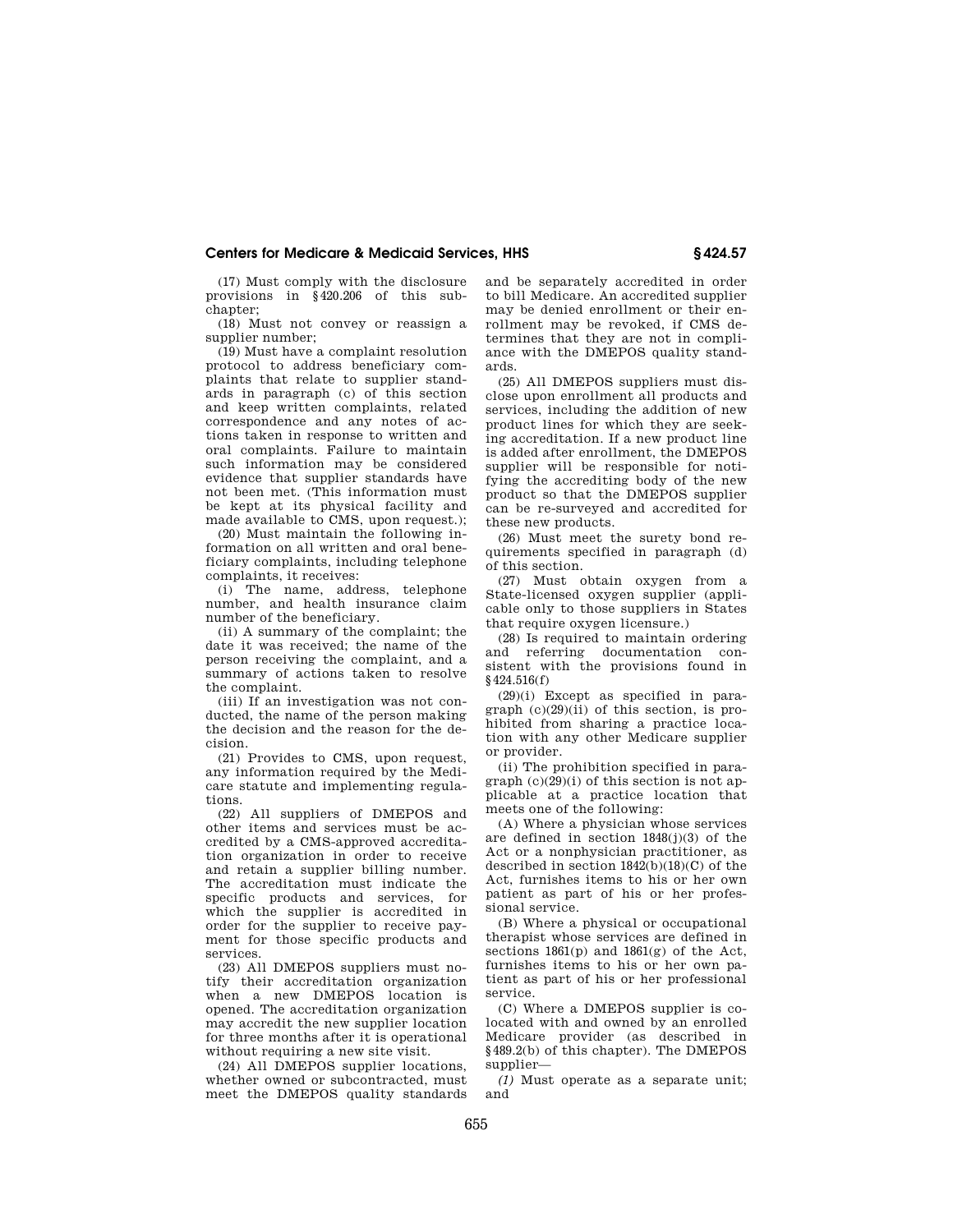*(2)* Meet all other DMEPOS supplier standards.

(30)(i) Except as specified in paragraph (c)(30)(ii) of this section, is open to the public a minimum of 30 hours per week.

(ii) The provision of paragraph  $(c)(30)(i)$  of this section is not applicable at a practice location where a—

(A) Physician whose services are defined in section 1848(j)(3) of the Act furnishes items to his or her own patient(s) as part of his or her professional service;

(B) Licensed non-physician practitioners whose services are defined in sections 1861(p) and 1861(g) of the Act furnishes items to his or her own patient(s) as part of his or her professional service; or

(C) DMEPOS supplier is working with custom made orthotics and prosthetics.

(d) *Failure to meet standards.* CMS will revoke a supplier's billing privileges if it is found not to meet the standards in paragraphs (b) and (c) of this section. (The revocation is effective 15 days after the entity is sent notice of the revocation, as specified in §405.874 of this subchapter.)

(e) *Revalidation of billing privileges.* A supplier must revalidate its application for billing privileges every 3 years after the billing privileges are first granted. (Each supplier must complete a new application for billing privileges 3 years after its last revalidation.)

(f) *Payment prohibition.* No Medicare payment will be made to the supplier of a CPAP device if that supplier, or its affiliate, is directly or indirectly the provider of the sleep test used to diagnose the beneficiary with obstructive sleep apnea. This prohibition does not apply if the sleep test is an attended facility-based polysomnogram.

[65 FR 60377, Oct. 11, 2000, as amended at 71 FR 48409, Aug. 18, 2006; 73 FR 69939, Nov. 19, 2008; 75 FR 52648, Aug. 27, 2010; 76 FR 5962, Feb. 2, 2011]

EDITORIAL NOTE: At 74 FR 198, Jan. 2, 2009, §424.57 was amended by redesignating paragraphs (d) and (e) as paragraphs (e) and (f), adding a new paragraph (d) and in newly redesignated paragraph (e), by removing the cross-reference, ''paragraphs (b) and (c)'' and adding the cross-reference "paragraphs (b), (c), and (d)'' however, these amendments could not be incorporated due to inaccurate amendatory instruction. For the conven-

### **§ 424.57 Nt. 42 CFR Ch. IV (10–1–11 Edition)**

ience of the user, the added text is set forth as follows:

# **§ 424.57 Special payment rules for items fur-nished by DMEPOS suppliers and issuance of DMEPOS supplier billing privileges.**

## \* \* \* \* \*

(d) *Surety bonds requirements*—(1) *Effective date of surety bond requirements*. (i) *DMEPOS suppliers seeking enrollment or with a change in ownership*. Except as provided in paragraph  $(d)(15)$  of this section, beginning May 4, 2009, DMEPOS suppliers seeking to enroll or to change the ownership of a supplier of DMEPOS must meet the requirements of paragraph (d) of this section for each assigned NPI for which the DMEPOS supplier is seeking to obtain Medicare billing privileges.

(ii) *Existing DMEPOS suppliers*. Except as provided in paragraph  $(d)(15)$  of this section, beginning October 2, 2009, each Medicare-enrolled DMEPOS supplier must meet the requirements of paragraph (d) of this section for each assigned NPI to which Medicare has granted billing privileges.

(2) *Minimum requirements for a DMEPOS supplier*. (i) A supplier enrolling in the Medicare program, making a change in ownership, or responding to a revalidation or reenrollment request must submit to the NSC a surety bond from an authorized surety of \$50,000 and if required by the NSC an elevated bond amount as described in paragraph (d)(3) of this section with its paper or elec-Medicare enrollment application (CMS–855S, OMB number 0938–0685). The term of the initial surety bond must be effective on the date that the application is submitted to the NSC.

(ii) A supplier that seeks to become an enrolled DMEPOS supplier through a purchase or transfer of assets or ownership interest must submit to the NSC a surety bond from an authorized surety of \$50,000 and if required by the NSC an elevated bond amount as described in paragraph (d)(3) of this section that is effective from the date of the purchase or transfer in order to exercise billing privileges as of that date. If the bond is effective at a later date, the effective date of the new DMEPOS supplier billing privileges is the effective date of the surety bond as validated by the NSC.

(iii) A DMEPOS supplier enrolling a new practice location must submit to the NSC a new surety bond from an authorized surety or an amendment or rider to the existing bond, showing that the new practice location is covered by an additional base surety bond of \$50,000 or, as necessary, an elevated surety bond amount as described in paragraph (d)(3) of this section.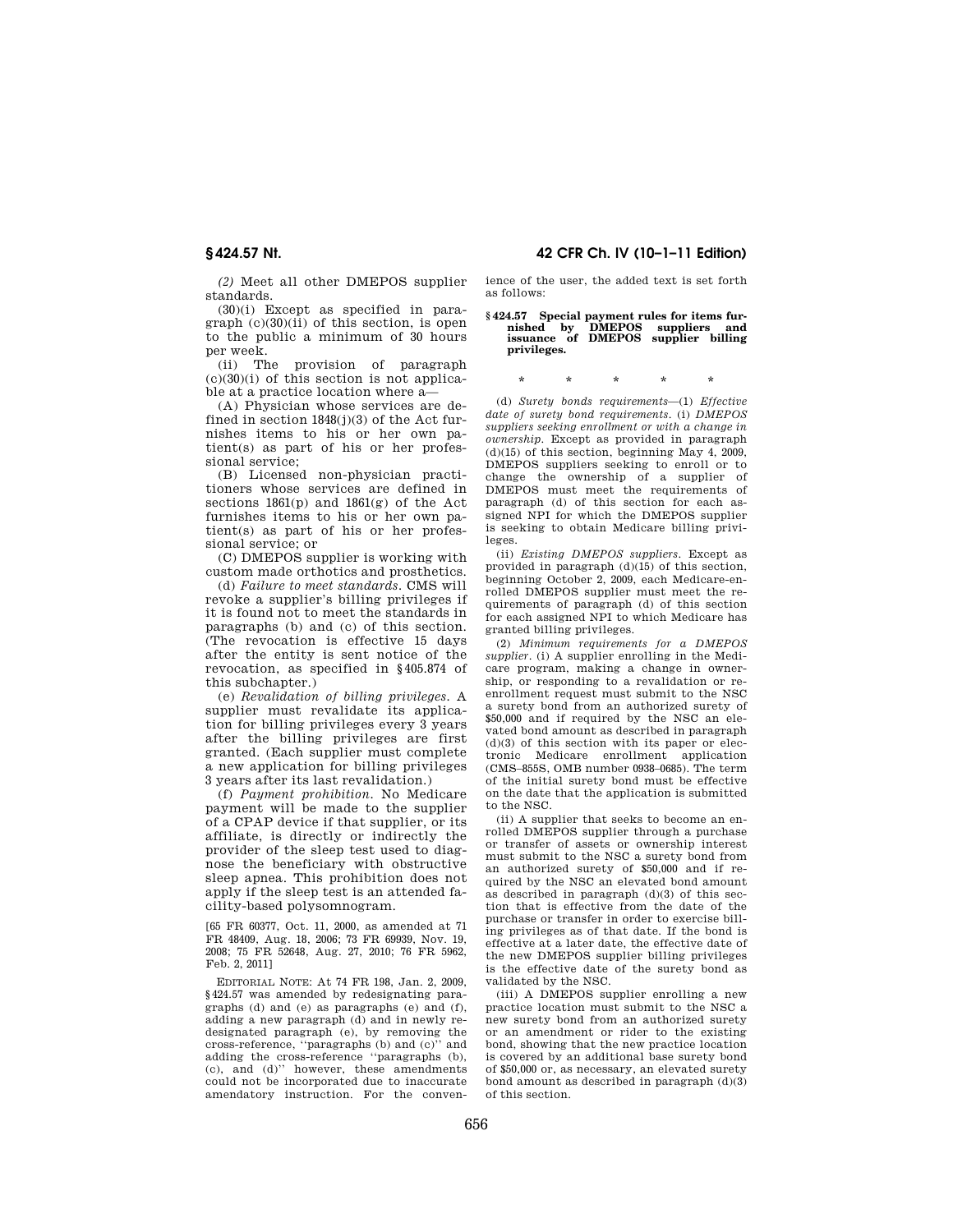### **Centers for Medicare & Medicaid Services, HHS § 424.57 Nt.**

(3) *Elevated surety bond amounts*. (i) If required, a DMEPOS supplier must obtain and maintain a base surety bond in the amount of  $$50,000$  as specified in paragraph  $(d)(2)$  of this section and an elevated surety bond in the amount prescribed by the NSC as described in paragraph  $(d)(3)(ii)$  of this section.

(ii) The NSC prescribes an elevated surety bond amount of \$50,000 per occurrence of an adverse legal action within the 10 years preceding enrollment, revalidation, or reenrollment, as defined in paragraph (a) of this section.

(4) *Type and terms of the surety bond*. (i) *Type of bond*. A DMEPOS supplier must submit a bond that is continuous.

(ii) *Minimum requirements of liability coverage*. (A) The terms of the bond submitted by a DMEPOS supplier for the purpose of complying with this section must meet the minimum requirements of liability coverage (\$50,000) and surety and DMEPOS supplier responsibility as set forth in this section.

(B) CMS requires a supplier to submit a bond that on its face reflects the requirements of this section. CMS revokes or denies a DMEPOS supplier's billing privileges based upon the submission of a bond that does not reflect the requirements of paragraph (d) of this section.

(5) *Specific surety bond requirements*. (i) The bond must guarantee that the surety will, within 30 days of receiving written notice from CMS containing sufficient evidence to establish the surety's liability under the bond of unpaid claims, CMPs, or assessments, pay CMS a total of up to the full penal amount of the bond in the following amounts:

(A) The amount of any unpaid claim, plus accrued interest, for which the DMEPOS supplier is responsible.

(B) The amount of any unpaid claims, CMPs, or assessments imposed by CMS or OIG on the DMEPOS supplier, plus accrued interest.

(ii) The bond must provide the following: The surety is liable for unpaid claims, CMPs, or assessments that occur during the term of the bond.

(iii) If the DMEPOS supplier fails to furnish a bond meeting the requirements of paragraph (d) of this section, fails to submit a rider when required, or if the DMEPOS supplier's billing privileges are revoked, the last bond or rider submitted by the DMEPOS supplier remains in effect until the last day of the surety bond coverage period and the surety remains liable for unpaid claims, CMPs, or assessments that—

(A) CMS or the OIG imposes or asserts against the DMEPOS supplier based on overpayments or other events that took place during the term of the bond or rider; and

(B) Were imposed or assessed by CMS or the OIG during the 2 years following the date that the DMEPOS supplier failed to submit a

bond or required rider, or the date the DMEPOS supplier's billing privileges were terminated, whichever is later.

(6) *Cancellation of a bond and lapse of surety bond coverage*. (i) A DMEPOS supplier may cancel its surety bond and must provide written notice at least 30 days before the effective date of the cancellation to the NSC and the surety.

(ii) Cancellation of a surety bond is grounds for revocation of the DMEPOS supplier's Medicare billing privileges unless the DMEPOS supplier provides a new bond before the effective date of the cancellation. The liability of the surety continues through the termination effective date.

(iii) If CMS receives notification of a lapse in bond coverage from the surety, the DMEPOS supplier's billing privileges are revoked. During this lapse, Medicare does not pay for items or services furnished during the gap in coverage, and the DMEPOS supplier is held liable for the items or services (that is, the DMEPOS supplier would not be permitted to charge the beneficiary for the items or services).

(iv) The surety must immediately notify the NSC if there is a lapse in the surety's coverage of the DMEPOS supplier's coverage.

(7) *Actions under the surety bond*. The bond must provide that actions under the bond may be brought by CMS or by CMS contractors.

(8) *Required surety information on the surety bond*. The bond must provide the surety's name, street address or post office box number, city, state, and zip code.

(9) *Change of surety*. A DMEPOS supplier that obtains a replacement surety bond from a different surety to cover the remaining term of a previously obtained bond must submit the new surety bond to the NSC at least 30 days prior to the expiration of the previous surety bond. There must be no gap in the coverage of the surety bond periods. If a gap in coverage exists, the NSC revokes the supplier's billing privileges and does not pay for any items or services furnished by the DMEPOS supplier during the period for which no bond coverage was available. If a DMEPOS supplier changes its surety during the term of the bond, the new surety is responsible for any overpayments, CMPs, or assessments incurred by the DMEPOS supplier beginning with the effective date of the new surety bond. The previous surety is responsible for any overpayments, CMPs, or assessments that occurred up to the date of the change of surety.

(10) *Parties to the surety bond*. The surety bond must name the DMEPOS supplier as Principal, CMS as Obligee, and the surety (and its heirs, executors, administrators, successors and assignees, jointly and severally) as surety.